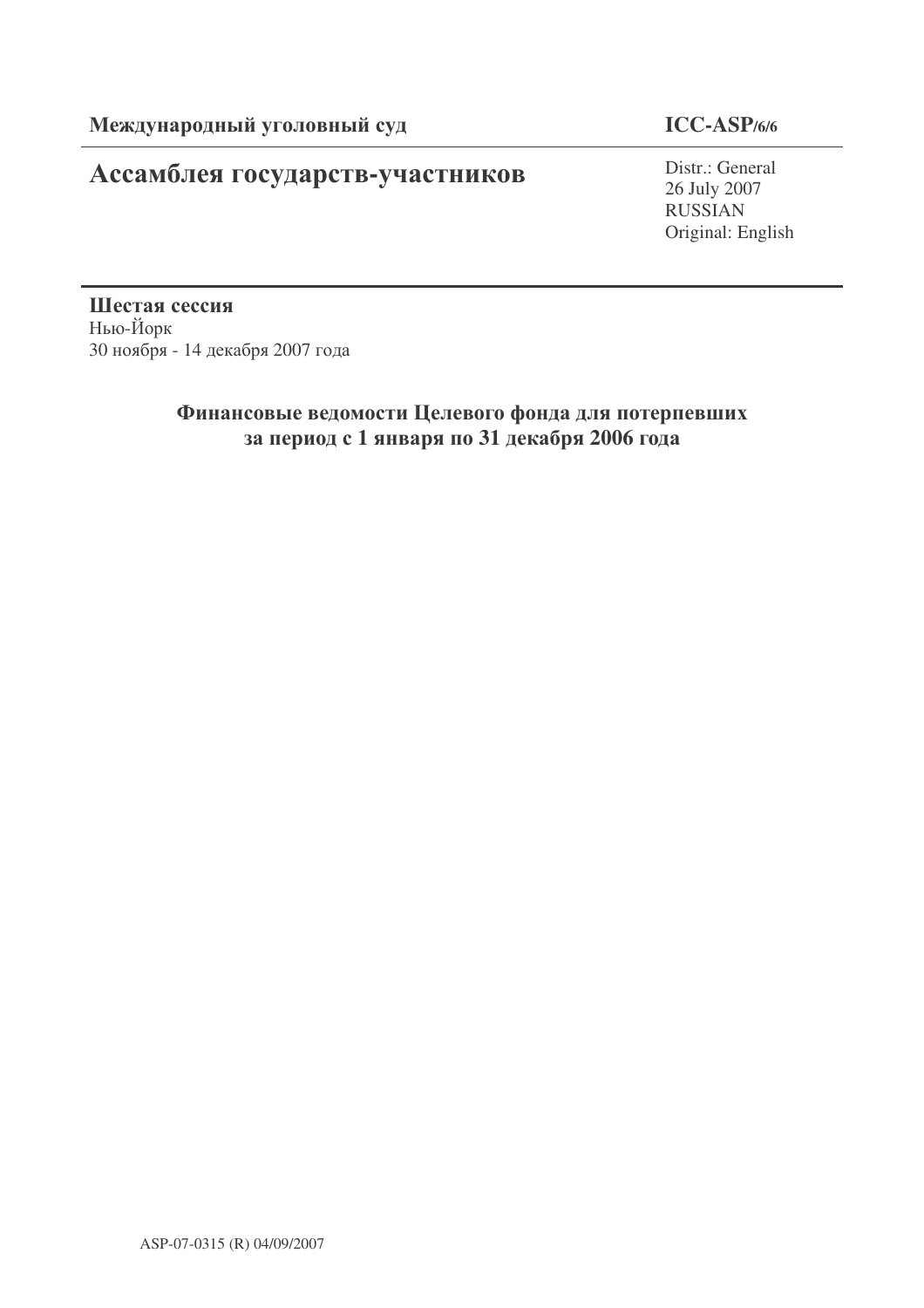ICC-ASP/6/6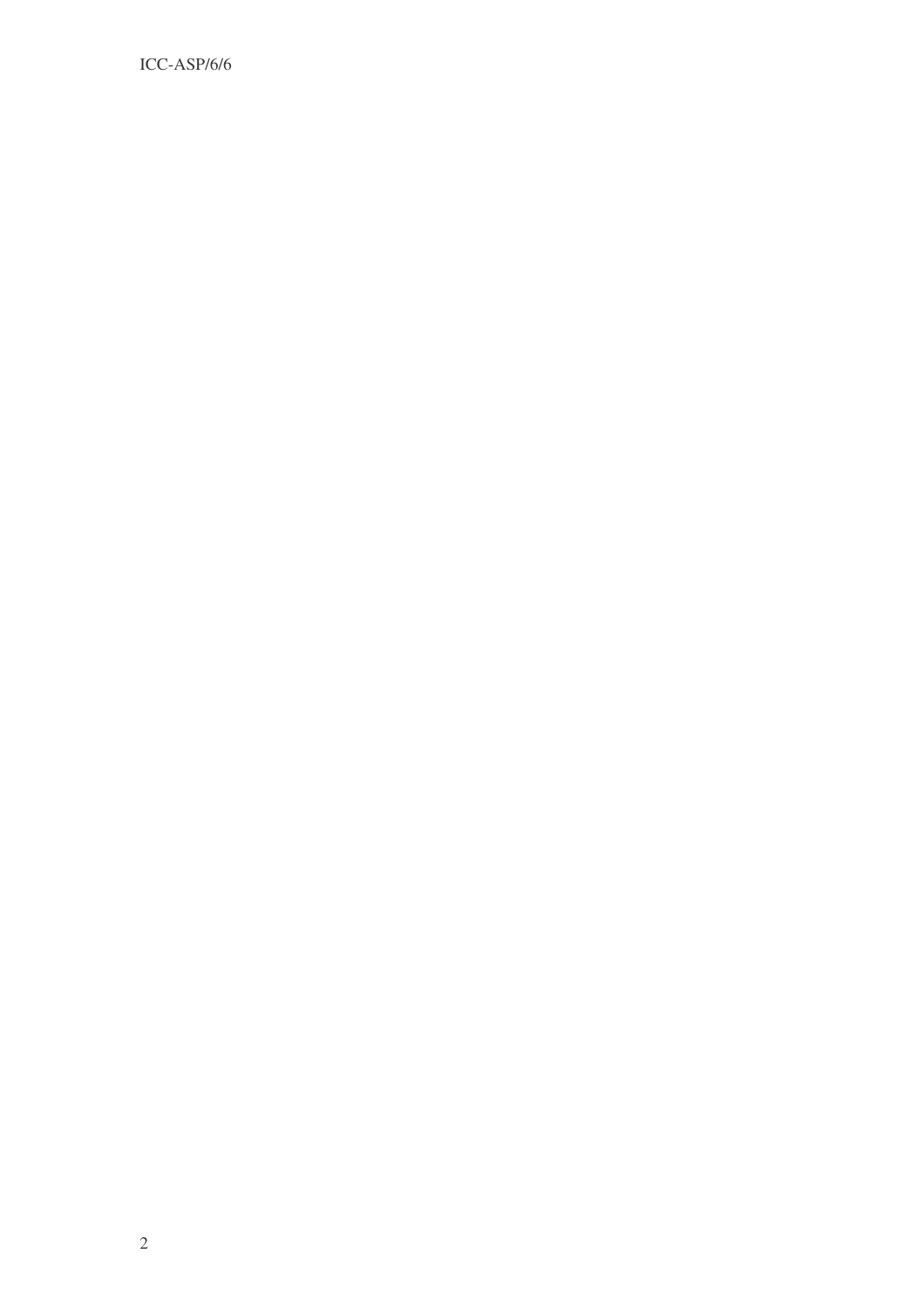| Финансовые ведомости                                                        |  |
|-----------------------------------------------------------------------------|--|
| Ведомость I. Поступления и расходы с указанием изменений в остатках средств |  |
|                                                                             |  |
| Ведомость II. Активы, пассивы, резервы и остатки средств по состоянию на    |  |
|                                                                             |  |
| Ведомость III. Движение наличных средств по состоянию                       |  |
|                                                                             |  |
| Примечания к финансовым ведомостям                                          |  |
|                                                                             |  |
| 2. Резюме основной политики в области бухгалтерского учета и финансовой     |  |
|                                                                             |  |
|                                                                             |  |
|                                                                             |  |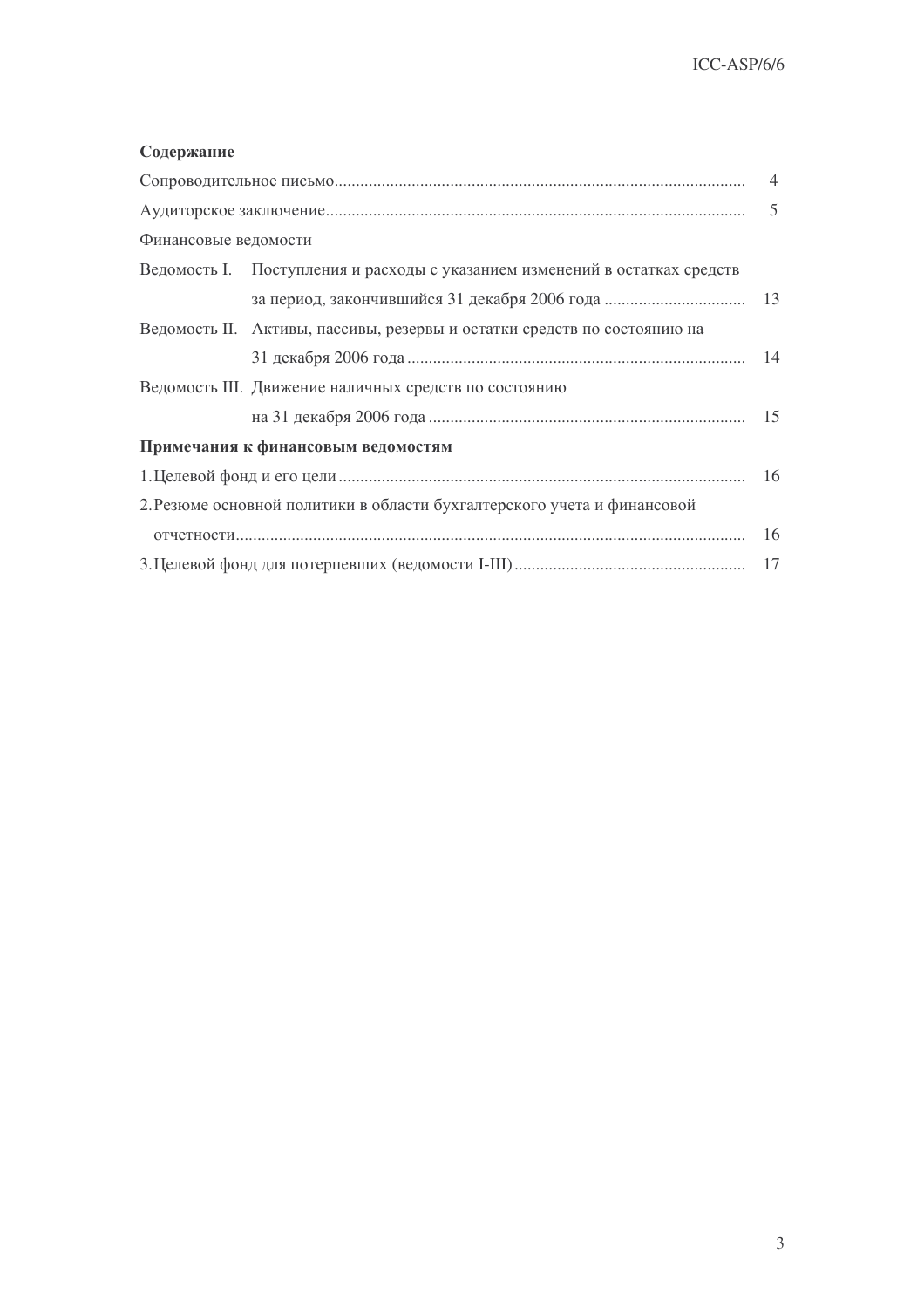Сопроводительное письмо

29 марта 2007 года

В соответствии с финансовым положением 11.1 имею честь представить финансовые ведомости Целевого фонда для потерпевших за финансовый период с 1 января по 31 декабря 2006 года.

> (Подпись) Брюно Катала Секретарь

Сэр Джон Борн Государственный бухгалтер-ревизор Национальное финансово-ревизионное управление 157-197 Buckingham Palace Road Victoria London SW1W 9SP **United Kingdom**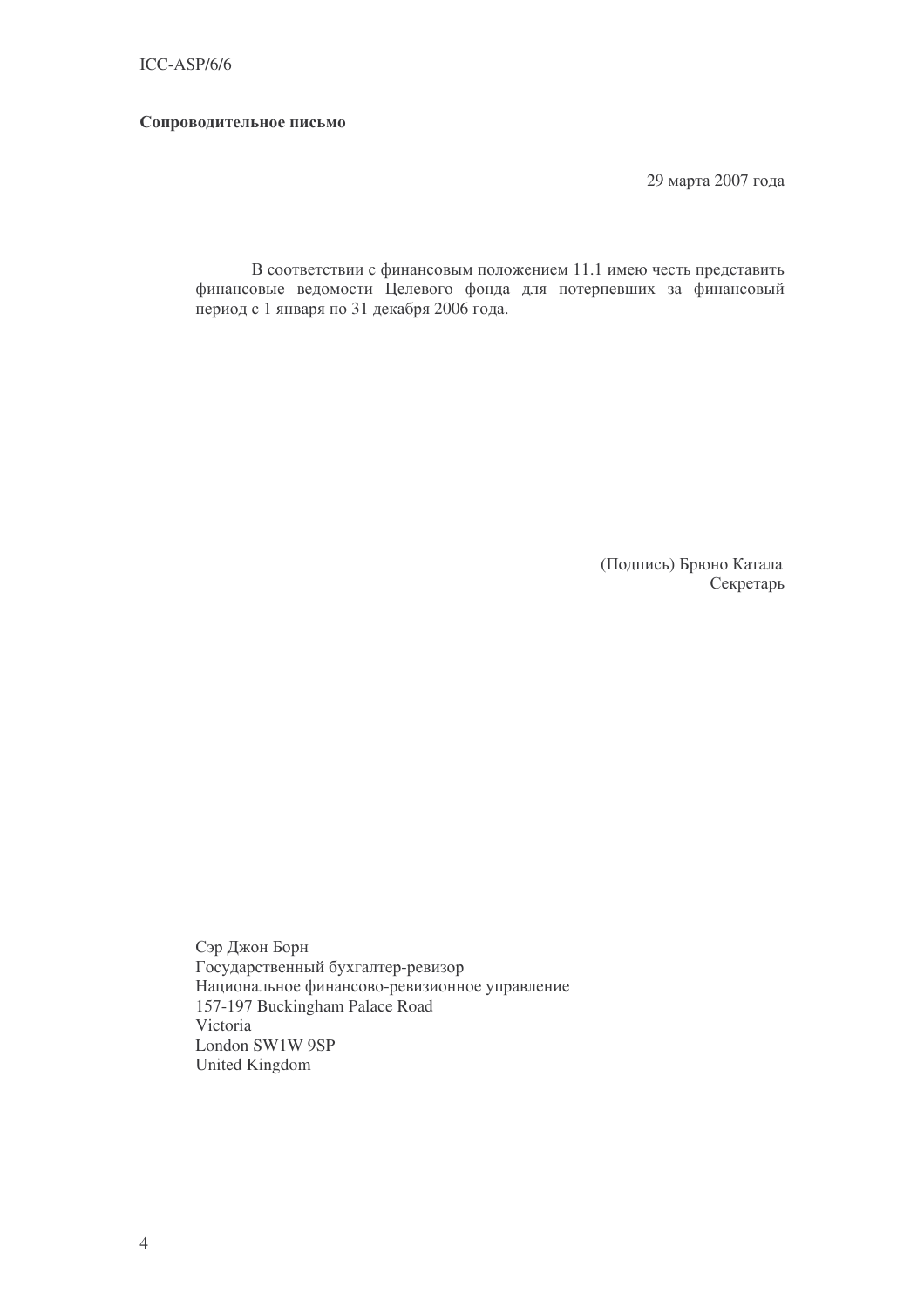# Финансовые ведомости Целевого фонда для потерпевших за год, закончившийся 31 декабря 2006 года

#### Аудиторское заключение,

#### представляемое Совету управляющих Целевого фонда для потерпевших и Ассамблее государств-участников

Я провел аудит прилагаемых финансовых ведомостей, которые включают ведомости I-III и пояснительные примечания. Целевого фонда для потерпевших Международного уголовного суда за финансовый период, закончившийся 31 декабря 2006 года.

#### Соответствующие сферы ответственности

Ответственность за ланные финансовые веломости, как это прелусмотрено в резолюции 6, см. ICC-ASP/1/Res.6., приложение, пункт 5, возлагается на Секретаря Международного уголовного суда, а подготовлены они были в соответствии со стандартами учета системы Организации Объединенных Наций. Моя же обязанность заключается в представлении заключения по этим финансовым ведомостям на основе проведенного мною аудита.

#### Основа аудиторского заключения

Я проводил аудит в соответствии с общими стандартами ревизии Группы внешних ревизоров Организации Объединенных Наций, специализированных учреждений и Международного агентства по атомной энергии, а также в соответствии с Международными стандартами ревизии. Эти стандарты требуют такого планирования и проведения аудита, чтобы точно удостовериться в том, что финансовые ведомости не содержат каких-либо существенных неточностей. Аудит включает изучение - на экспериментальной основе и насколько аудитор счел это необходимым в данных обстоятельствах - свидетельств, представленных в обоснование сумм и сведений, содержащихся в финансовых ведомостях. Аудит включает также оценку применявшихся принципов бухгалтерского учета и важных сметных предположений, сделанных Секретарем, а также оценку формы представления общего финансового положения. Я надеюсь, что проведенная мною аудиторская проверка обеспечивает достаточную основу для аудиторского заключения.

#### Аудиторское заключение

Согласно моему аудиторскому заключению, в данных финансовых ведомостях правильно отражаются во всех существенных аспектах финансовое положение Фонда по состоянию на 31 декабря 2006 года и результаты операций за закончившийся на этот день период в соответствии с политикой в области бухгалтерского учета Целевого фонда для потерпевших, изложенной в примечании 2 к финансовым ведомостям; и

кроме того, согласно моему заключению, операции Целевого фонда для потерпевших, проверенные мной в рамках проведенного мною аудита, во всех существенных отношениях осуществлялись в соответствии с Финансовыми положениями и регулирующими их нормативными документами.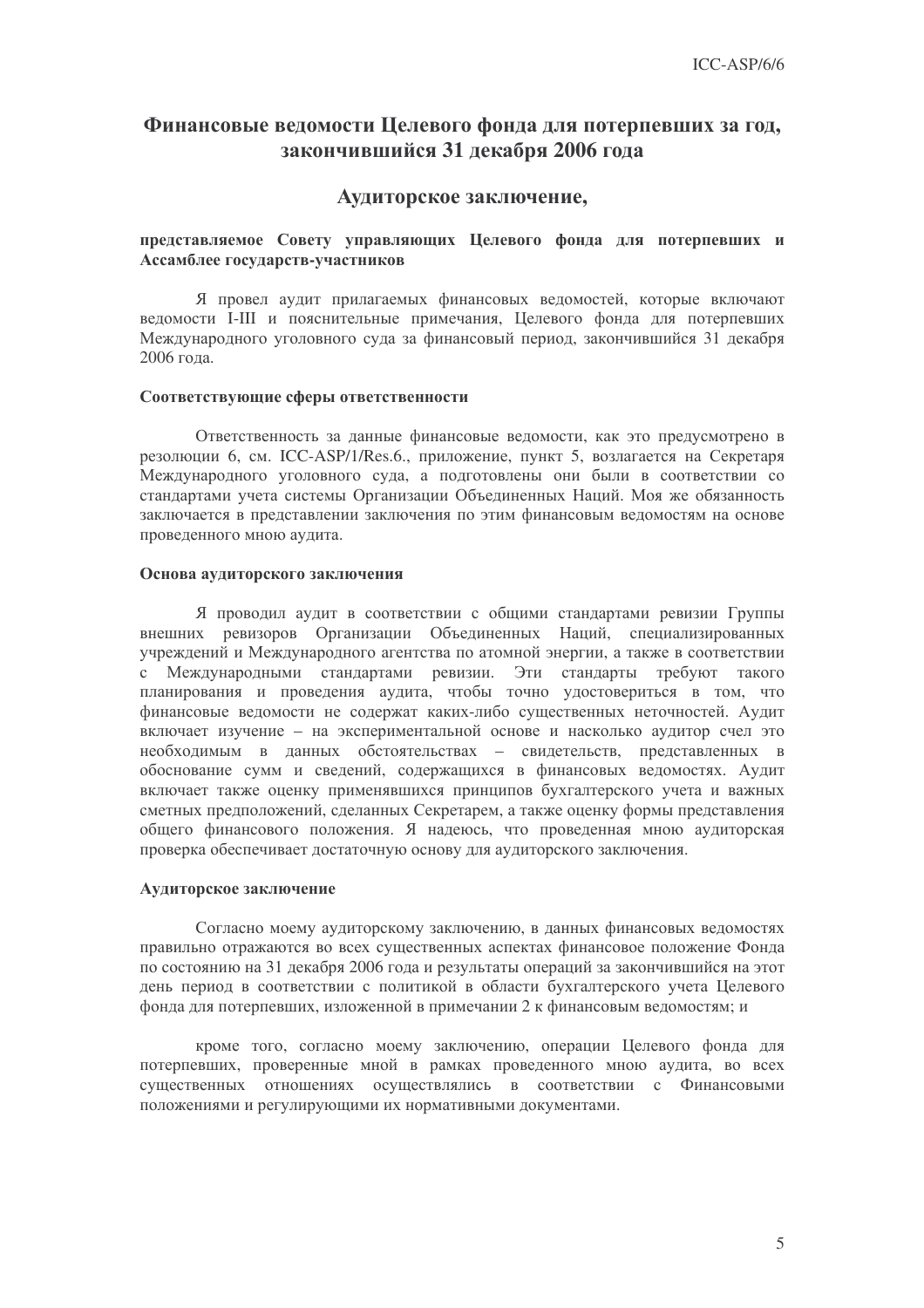Согласно Финансовым положениям я также подготовил полный доклад о результатах проведенного мною аудита.

> (подпись) Сэр Джон Борн Государственный бухгалтер-ревизор Соединенное Королевство Внешний аудитор

Лондон, 5 июля 2007 года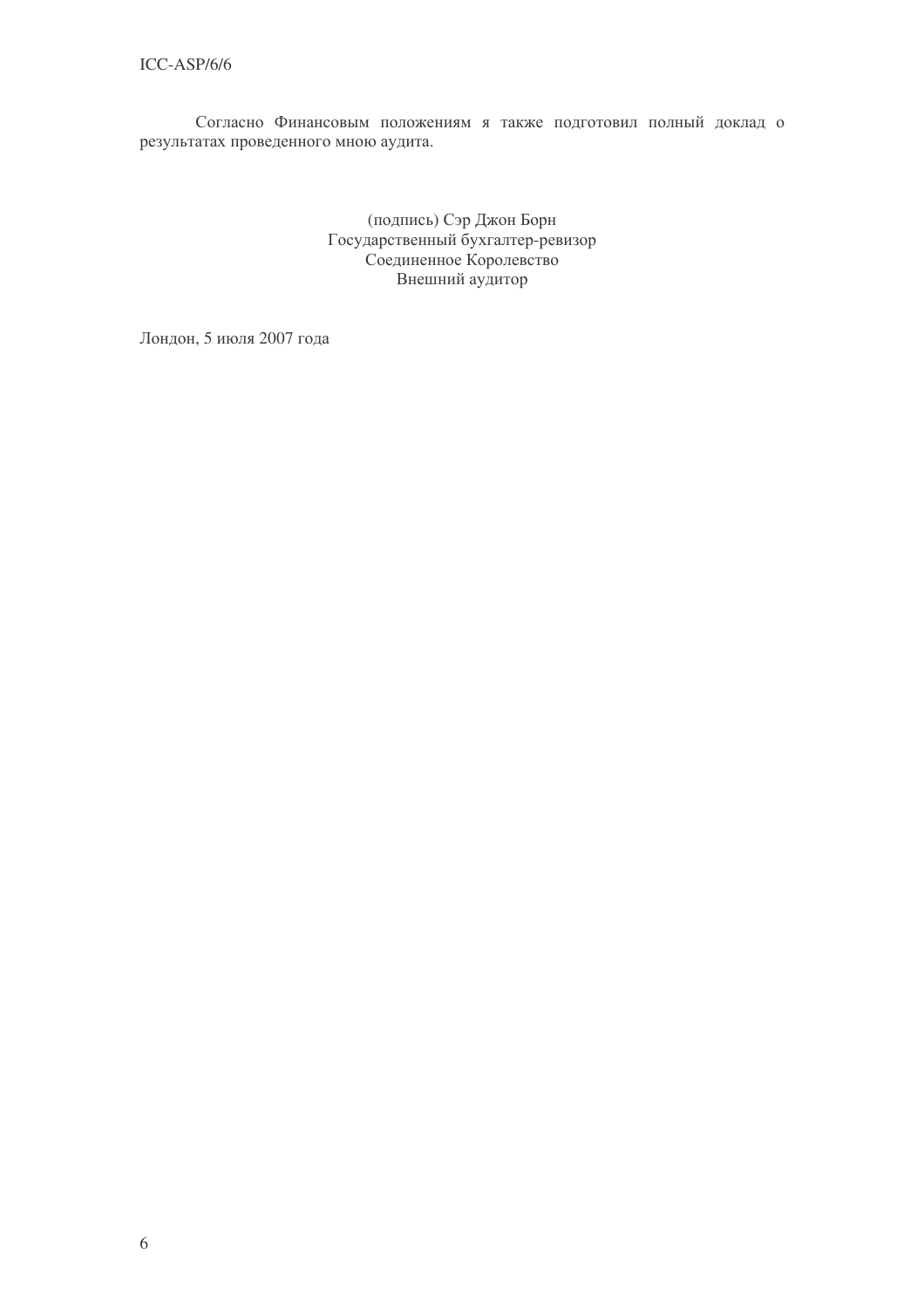# Доклад Внешнего аудитора за 2006 год

# Аудиторская проверка финансовых ведомостей Целевого фонда для потерпевших за 2006 год

# Содержание

| $1-6$<br>Общее резюме<br>Подробные выводы<br>Результаты финансовой деятельности и другие финансовые<br>$7 - 8$<br>вопросы<br>$9 - 14$<br>Планирование работы Фонда<br>Выполнение рекомендаций по итогам аудиторской проверки за<br>-15<br>$2005$ год<br>16<br>Выражение признательности<br>Сфера охвата аудита и подход к нему | пункты       |
|--------------------------------------------------------------------------------------------------------------------------------------------------------------------------------------------------------------------------------------------------------------------------------------------------------------------------------|--------------|
|                                                                                                                                                                                                                                                                                                                                |              |
|                                                                                                                                                                                                                                                                                                                                |              |
|                                                                                                                                                                                                                                                                                                                                |              |
|                                                                                                                                                                                                                                                                                                                                |              |
|                                                                                                                                                                                                                                                                                                                                |              |
|                                                                                                                                                                                                                                                                                                                                |              |
|                                                                                                                                                                                                                                                                                                                                |              |
|                                                                                                                                                                                                                                                                                                                                | Приложение А |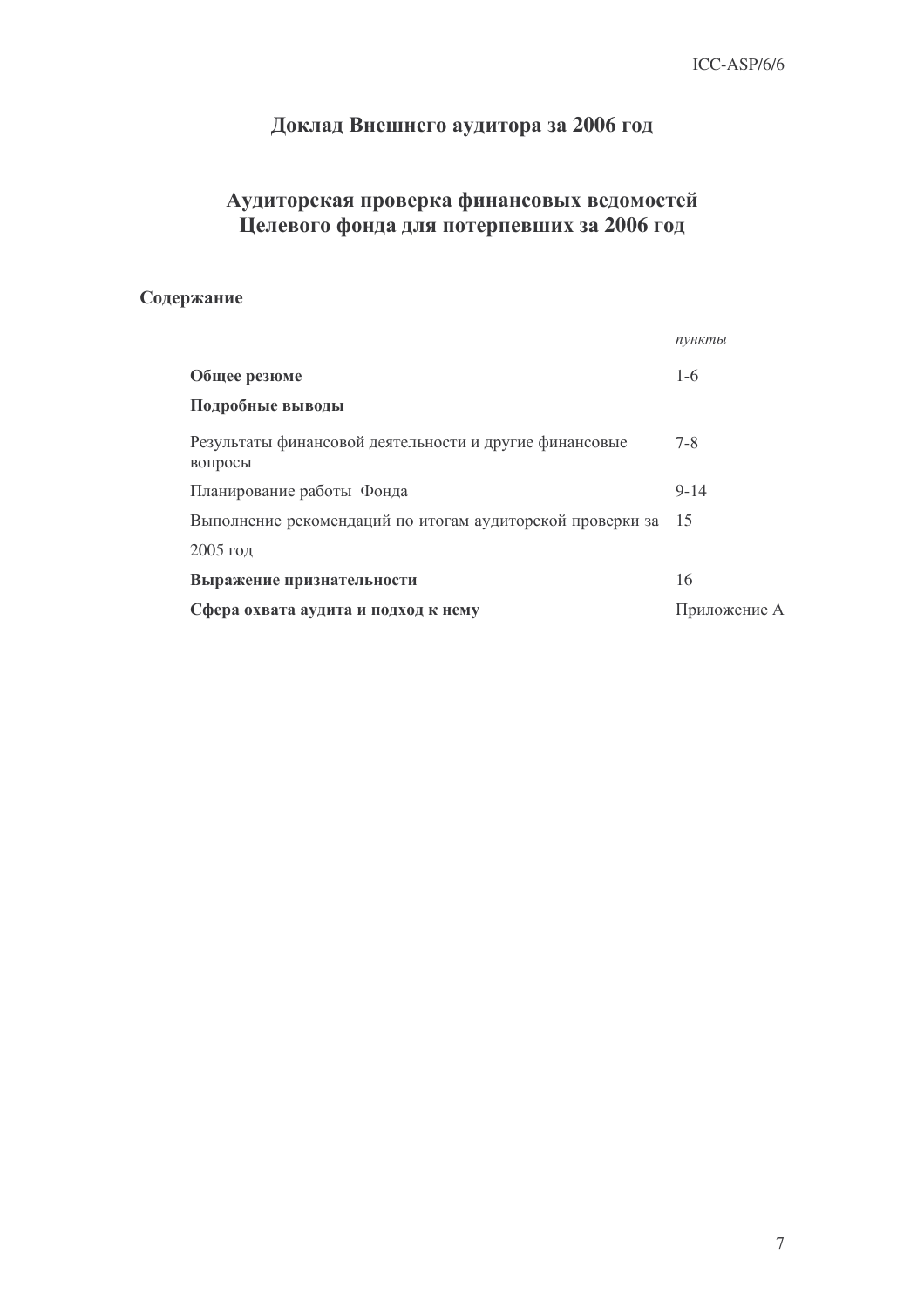# Общее резюме

В настоящем разлеле доклада приводится следующая информация:

- Общие результаты аудита позитивное аудиторское заключение.
- Результаты финансовой деятельности.
- Планирование работы Фонда.
- Ход выполнения рекомендаций, сформулированных в предыдущем году

#### Общие результаты аудита

 $1<sub>1</sub>$ Мы провели аудиторскую проверку финансовых ведомостей Целевого фонда для потерпевших в соответствии с Финансовыми положениями и согласно общим стандартам ревизии Группы внешних ревизоров Организации Объединенных Наций, специализированных учреждений и Международного агентства по атомной энергии, а также Международным стандартам ревизии.

 $\overline{2}$ . Аудиторская проверка не выявила никаких недостатков или ошибок, которые мы могли бы счесть существенными в плане точности, полноты и приемлемости финансовых ведомостей в целом, и я представил позитивное аулиторское заключение по финансовым ведомостям Фонла  $3a$ **ГОЛ.** закончившийся 31 декабря 2006 года.

Замечания и рекоменлации, слеланные на основании аудита, излагаются в  $\mathcal{E}$ резюме ниже и в разделе настоящего доклада, озаглавленном «Подробные выводы».

#### Основные выводы и рекомендации

#### Результаты финансовой деятельности

 $\overline{4}$ . Фонд получил в 2006 году добровольные взносы на сумму 1 135 667 евро, и благодаря значительно возросшим остаткам денежной наличности доход по процентам возрос до 37 201 евро. Поскольку Фонду еще только предстоит начать какую-либо деятельность, связанную с потерпевшими, расходы оставались на очень низком уровне и составляли 5 821 евро.

#### Планирование будущей работы Фонда

5. Поскольку ожидается, что в 2007 году Международный уголовный суд проведет свое первое судебное разбирательство, вполне вероятно, что Целевой фонд для потерпевших может начать в это же время выполнение своих обязанностей в отношении потерпевших. Исходя из этого необходимо будет рассмотреть вопрос о регулировании дополнительного административного бремени Фонда, связанного с началом полномасштабного функционирования; это включает финансовое управление Фондом в системе учета SAP, дополнительные задачи, связанные с руководством деятельностью Фонда и регулированием потенциальных рисков, связанных с валютным курсом, при пересчете валюты для произведения выплат потерпевшим. Мы рекомендуем Фонду обеспечить создание надлежащих механизмов для управления возросшим объемом работы после начала первого судебного разбирательства.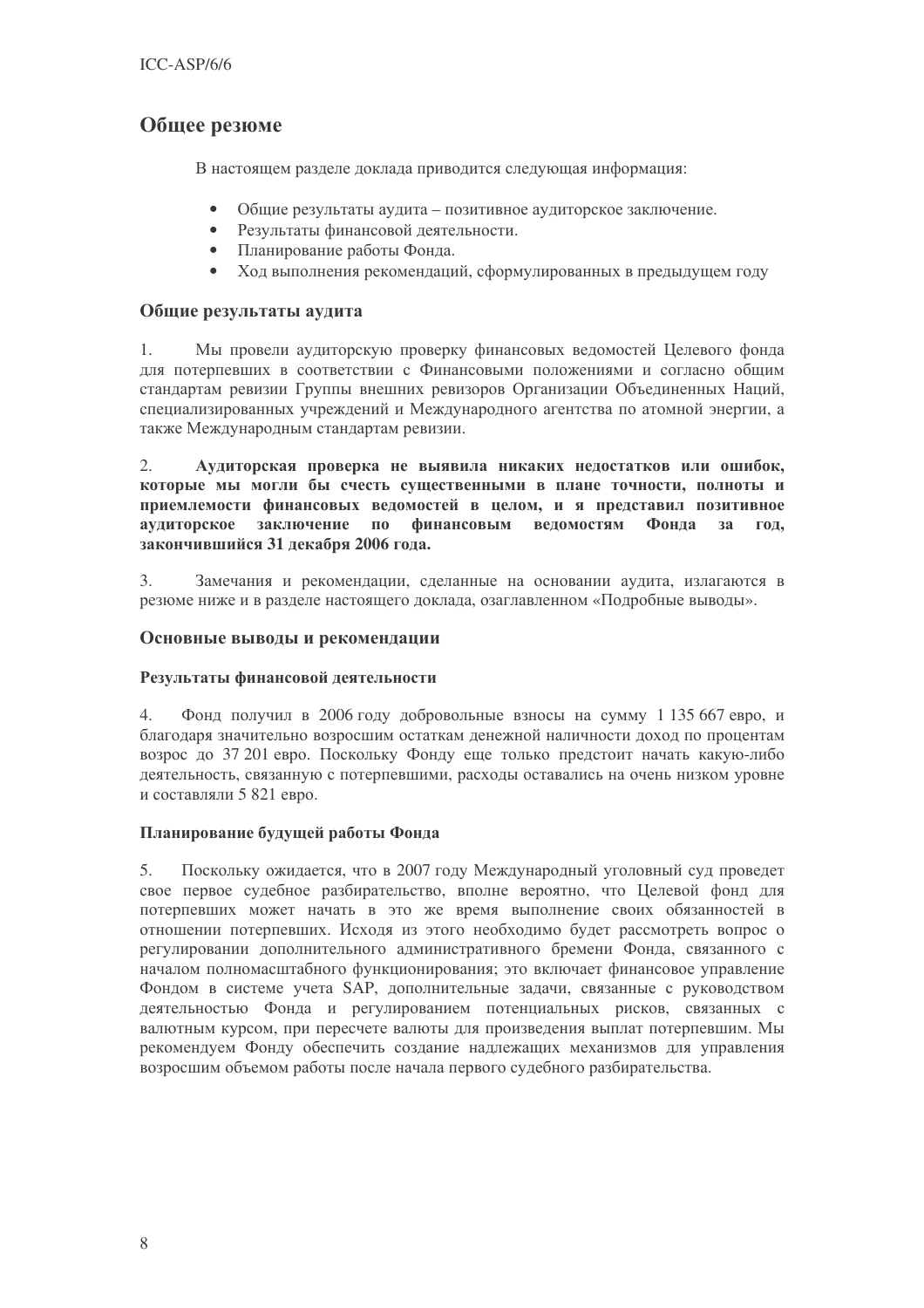#### Ход выполнения рекомендаций по итогам предыдущей адуиторской проверки

В нашем докладе за 2005 год мы рекомендовали регулярно следить за 6. инвестированием наличных средств Фонда и активно регулировать инвестиционные риски. Мы с удовлетворением отмечаем, что Секретариат Фонда осуществляет активный контроль за инвестированием для обеспечения сохранности остатков средств Фонла и лостижения максимально возможной нормы прибыли.

### Подробные выводы

В настоящем разделе доклада приводится следующая информация:

- Результаты финансовой деятельности.
- Планирование будущей работы.
- Ход выполнения рекомендаций, сформулированных в предыдущем году.

#### Результаты финансовой деятельности

 $7\overline{ }$ Поступившие в Фонд средства значительно возросли в 2006 году, причем добровольные взносы составили в общей сложности 1 135 667 евро по сравнению с 1 024 367 евро в предыдущем году. Доход по процентам также возрос до 37 201 евро. Общие расходы за год составили 5 821 евро по сравнению с 6 086 евро в 2005 году и включали банковские сборы и вознаграждения за аудит в 2006 году.

Общий остаток средств Фонда возрос с 1 283 661 евро в 2005 году до  $\mathcal{R}$ 2 450 708 евро. Это увеличение напрямую обусловлено ростом добровольных взносов.

#### Планирование работы Фонда

 $9<sub>1</sub>$ Поскольку ожидается, что в 2007 году Международный уголовный суд проведет свое первое судебное разбирательство, вполне вероятно, что Целевой фонд для потерпевших может начать в это же время выполнение своих обязанностей в отношении потерпевших.

10. Прежде чем Фонд перейдет к полномасштабной деятельности. Секретариату Фонда следует рассмотреть практические последствия начала активной работы Фонда и произведения выплат, включая безопасность сведений о потерпевших, методы выплат и соответствующее дополнительное административное бремя.

Управление Фондом будет осуществляться в системе SAP, и в дальнейшем 11. Секретариату необходимо обеспечить создание надлежащей системы отчетности в SAP для подготовки достоверной информации о деятельности Фонда. В настоящее время данные о расходах и поступлениях Фонда вводятся в основной модуль FI и обозначаются путем использования единого кода Фонда - «VTF». Для обеспечения более транспарентной отчетности и выделения финансовых данных Фонду потребуется изучить необходимость разработки для себя более информативных кодов (включающих ссылку на финансовый год), а также отдельных кодов в бухгалтерских книгах для различных аспектов расходов, как например, административные расходы и выплаты потерпевшим.

12. Фонду необходимо обеспечить безопасность сведений о потерпевших. Для этого такие выплаты должны фиксироваться в системе бухгалтерского учета отдельно, и доступ к этим операциям должен быть ограничен членами Секретариата Фонда и сотрудниками Суда, которые имеют непосредственное отношение к управлению Фондом.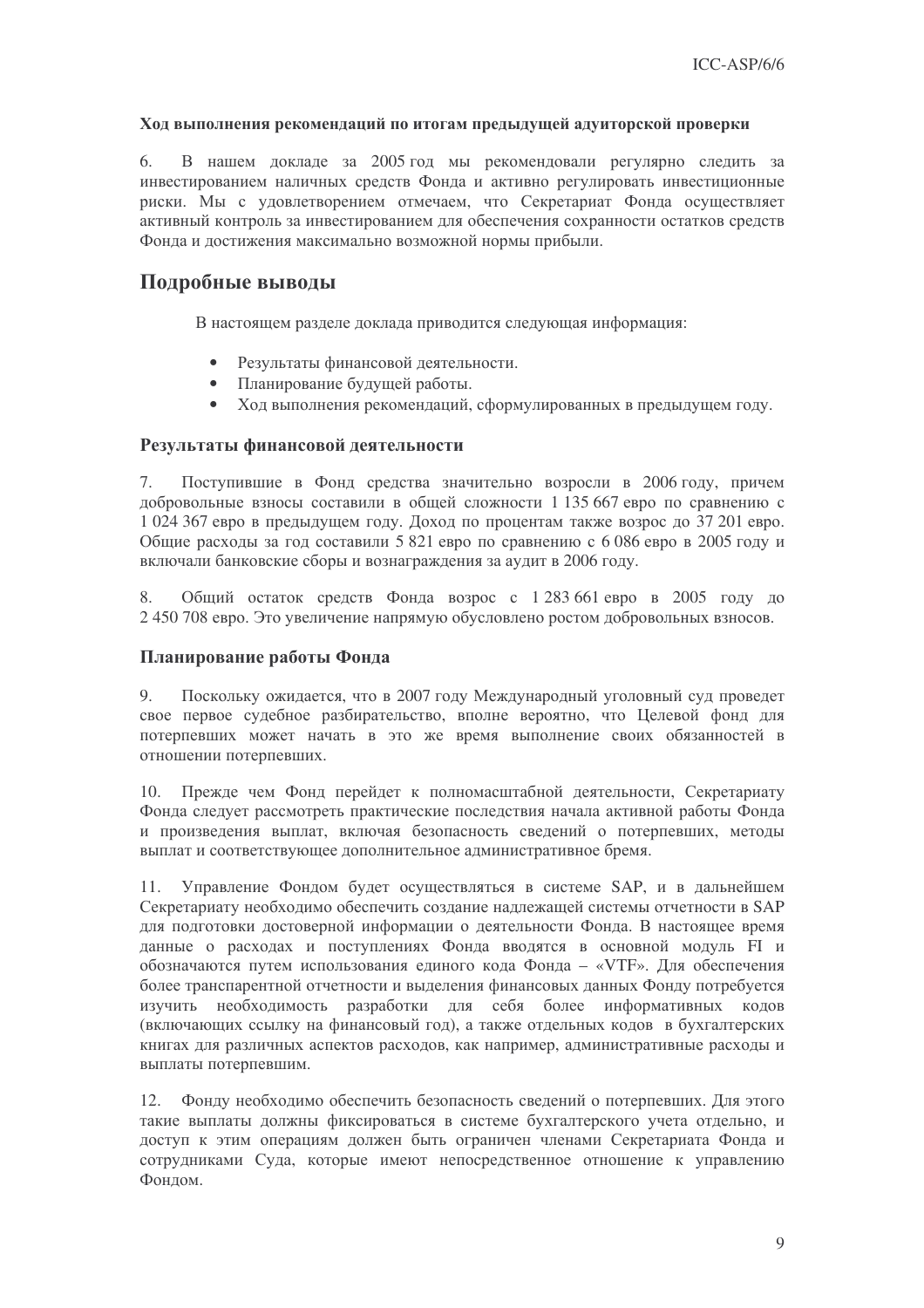По мере расширения деятельности Фонда на финансовых сотрудников, которые в 13. настоящее время участвуют в управлении Фондом, будет ложиться дополнительное бремя. Необходимо будет рассмотреть вопрос о достаточности ресурсов и потенциала для финансирования.

И наконец, Фонду необходимо будет рассмотреть, как производить выплаты 14. потерпевшим. В частности, Фонду нужно будет осуществлять перевод в соответствующие валюты, необходимые для выплат, и сводить до минимума риск финансовых потерь вследствие колебаний валютных курсов, который может возникать при выплате денежных сумм потерпевшим в различных валютах. Существует несколько способов возможного снижения рисков, связанных с валютными курсами, в том числе ведение банковских счетов в валюте, в которой планируется производить выплаты; форвардная покупка валюты по согласованному курсу в будущем; и валютные опционы, позволяющие Фонду использовать либо текущий курс, либо курс по сделкам на срок.

#### Рекомендация 1

Мы рекомендуем Фонду рассмотреть вопрос о совершенствовании системы кодирования своей деятельности в системе учета SAP для обеспечения лучшей финансовой отчетности и безопасности сведений Фонда о потерпевших.

#### Рекоменлация 2

Мы далее рекомендуем Фонду рассмотреть потребности, связанные с административной поддержкой, в целях выполнения своих функций и обеспечения надлежащего уровня поддержки.

#### Рекоменлация 3

Мы также рекомендуем Фонду рассмотреть вопрос об использовании нескольких различных иностранных валют для произведения выплат потерпевшим; а также пути снижения уязвимости перед колебаниями валютных курсов.

#### Выполнение рекомендаций по итогам предыдущей аудиторской проверки

15. В своем докладе за 2005 год мы рекомендовали регулярно следить за инвестированием наличных средств Фонда и активно регулировать инвестиционные риски. Мы с удовлетворением отмечаем, что Секретариат Фонда осуществляет активный контроль за инвестированием для обеспечения сохранности остатков средств Фонда и достижения максимально возможной нормы прибыли. С увеличением остатков средств Фонда мы вновь призываем управляющих Фонда рассмотреть механизмы инвестирования, используемые для обеспечения максимальной прибыли. Регулярный контроль и оценка поступлений по активам Фонда обеспечат достижение максимальной выгоды и надлежащее регулирование инвестиционных рисков.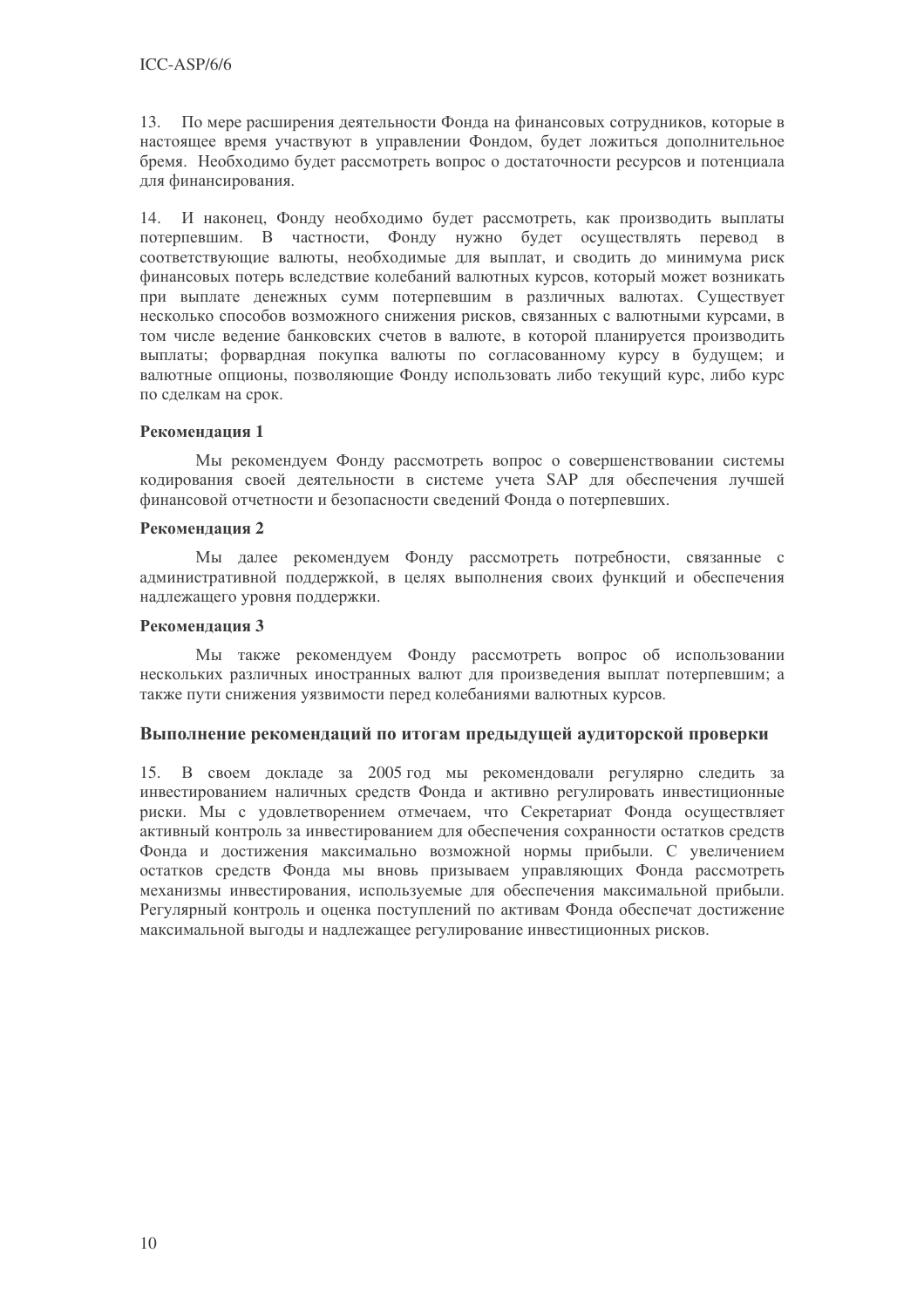# Выражение признательности

16. Мы выражаем признательность за сотрудничество и содействие со стороны Целевого фонда для потерпевших Международного уголовного суда в ходе проведения аудита, в частности со стороны Секретаря Суда и его сотрудников.

> (подпись) Сэр Джон Борн Государственный бухгалтер-ревизор, Соединенное Королевство Внешний аудитор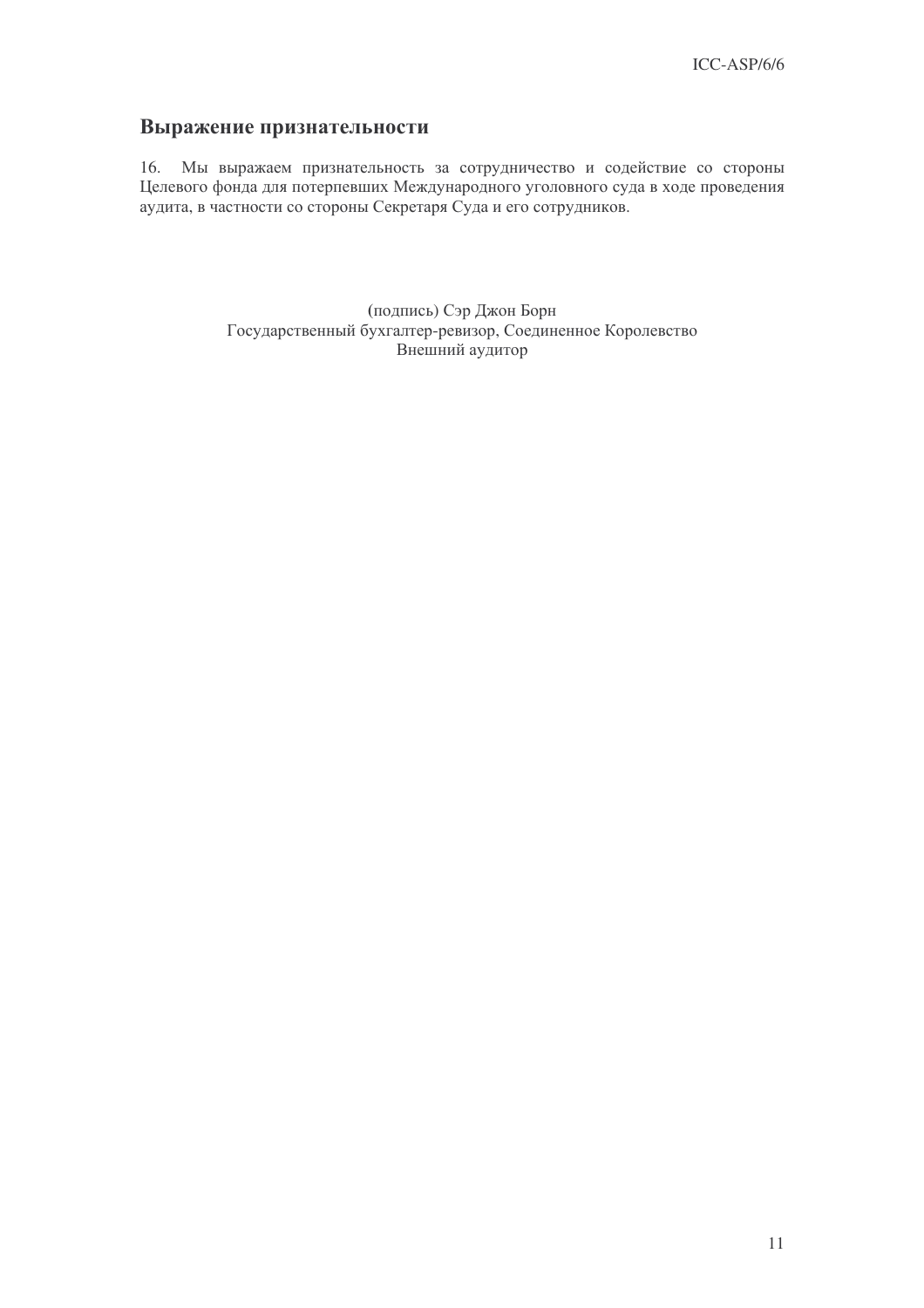# Приложение А

#### Сфера охвата аудита и подход к нему

#### Сфера охвата и задачи аудита

В ходе нашей аудиторской проверки в соответствии с Финансовыми положениями были изучены финансовые ведомости Международного уголовного суда за финансовый период, закончившийся 31 декабря 2006 года. Главная цель аудита заключалась в том, чтобы иметь возможность сформулировать заключение относительно того, правильно ли финансовые ведомости отражают финансовое положение Фонда, его положительное сальдо, денежные средства и движение наличных средств за год, закончившийся 31 декабря 2006 года; и были ли они подготовлены надлежащим образом в соответствии с Финансовыми положениями.

#### Стандарты аудита

Аудит проводился нами в соответствии с международными стандартами ревизии, выпущенными Международным советом по стандартам аудита и страхования. Эти стандарты требовали от нас такого планирования и проведения аудита, чтобы точно удостовериться, что финансовые ведомости не содержат каких-либо существенных неточностей. За подготовку этих финансовых ведомостей отвечало руководство, а Внешний аудитор должен представить свое заключение по ним на основе сведений, полученных в ходе аудита.

#### Подход к аудиту

Проведенная нами аудиторская проверка включала общий обзор систем бухгалтерского учета и такую проверку бухгалтерских счетов и процедур внутреннего контроля, которую мы сочли необходимой в данных обстоятельствах. Процедуры аудита направлены в первую очередь на подготовку заключения в отношении финансовых ведомостей Суда. Поэтому наша работа не предполагала подробного рассмотрения всех аспектов работы финансовой и бюджетной систем с точки зрения руководства, и результаты не следует рассматривать как всеобъемлющее изложение всех существующих недостатков или всех доработок, которые можно произвести.

Наша аудиторская проверка включала также целенаправленную работу, в ходе которой все важные аспекты финансовых веломостей полвергались непосредственной серьезной проверке. Окончательное изучение производилось с целью удостовериться, что финансовые ведомости точно отражают бухгалтерские записи Суда; что операции отвечают соответствующим финансовым положениям и директивам руководящих органов; и что проверенные счета представлены верно.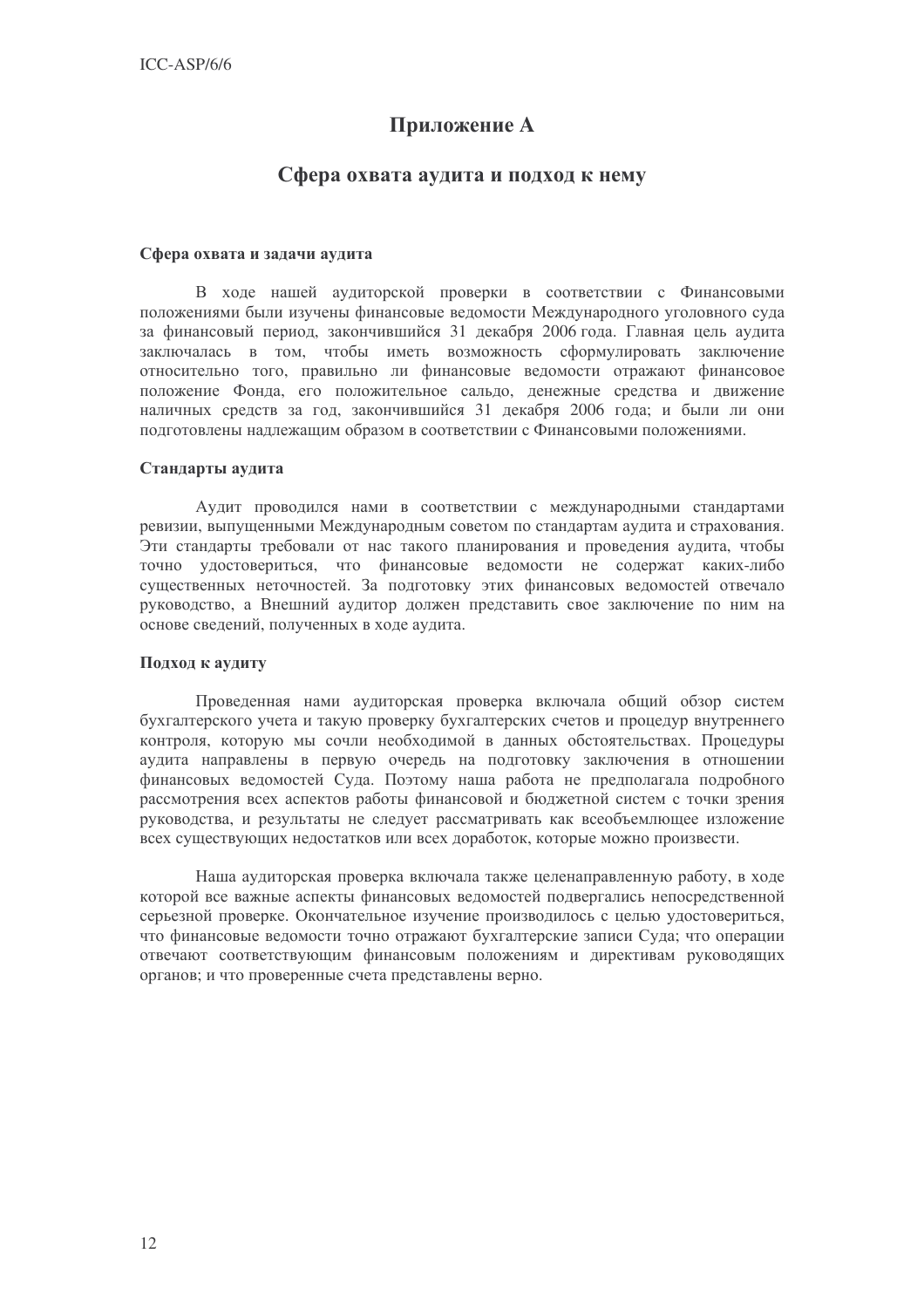### Ведомость I

#### Целевой фонд для потерпевших Ведомость поступлений и расходов с указанием изменений в остатках средств за период, закончившийся 31 декабря 2006 года

 $($ e $e$ e $po)$ 

|                                                | 2006      | Ссылки на<br>примечания | 2005      |
|------------------------------------------------|-----------|-------------------------|-----------|
| Поступления                                    |           |                         |           |
| Добровольные взносы                            | 1 135 667 | 3.4                     | 1 024 367 |
| Доход в виде процентов                         | 37 201    |                         | 14 654    |
| Другие/прочие поступления                      |           |                         | 1979      |
| Итого поступлений                              | 1 172 868 |                         | 1 041 000 |
| Расходы                                        |           |                         |           |
| Расходы                                        | 1821      | 3.5                     | 3 0 8 6   |
| Непогашенные обязательства                     | 4 000     | 3.5                     | 3 000     |
| Итого расходов                                 | 5821      |                         | 6 086     |
| Превышение/(недобор) поступлений над расходами | 1 167 047 |                         | 1 034 914 |
| Остатки средств на начало финансового периода  | 1 283 661 |                         | 248 747   |
| Остатки средств по состоянию на 31 декабря     | 2 450 708 |                         | 1 283 661 |

Подпись (Мариан Кашу) Главный сотрудник по финансовым вопросам …………………………………………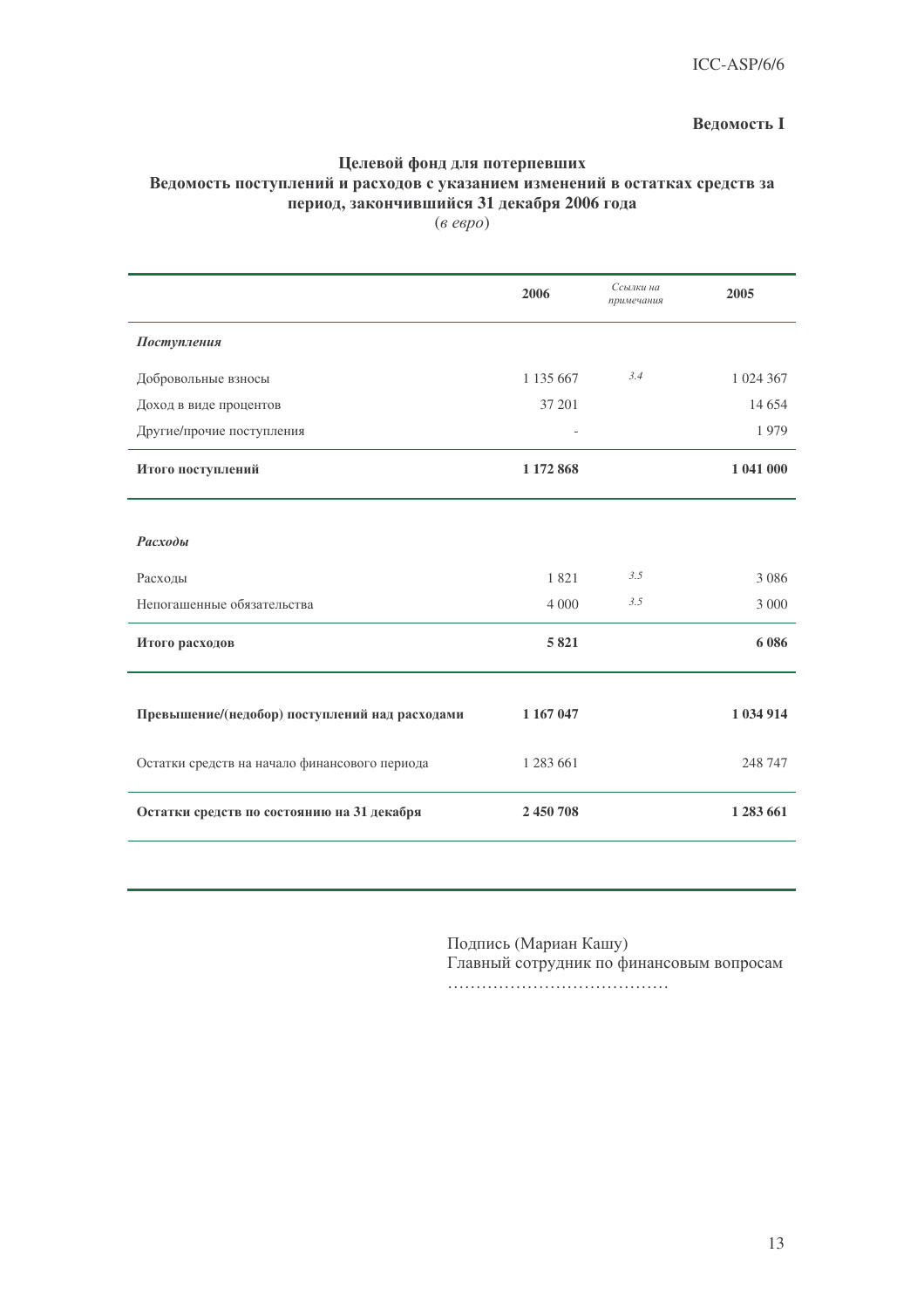### Ведомость II

#### Целевой фонд для потерпевших Ведомость активов, пассивов, резервов и остатков средств по состоянию на 31 декабря 2006 года  $($ <sup>e $\epsilon$ po $)$ </sup>

|                                             | 2006      | Ссылки на<br>примечания | 2005      |
|---------------------------------------------|-----------|-------------------------|-----------|
| Активы                                      |           |                         |           |
| Денежные и срочные депозиты                 | 2 444 592 |                         | 1 284 263 |
| Другие счета к получению                    | 13 115    | 3.6                     | 5 3 9 8   |
| Итого активов                               | 2 457 707 |                         | 1 289 661 |
| Пассивы                                     |           |                         |           |
| Непогашенные обязательства                  | 4 0 0 0   |                         | 3 000     |
| Остатки межфондовых средств к оплате        | 2 9 9 9   | 3.7                     | 3 0 0 0   |
| Итого пассивов                              | 6999      |                         | 6 000     |
| Резервы и остатки средств                   |           |                         |           |
| Совокупное положительное сальдо             | 2 450 708 |                         | 1 283 661 |
| Итого резервов и остатков средств           | 2 450 708 |                         | 1 283 661 |
| Итого пассивов, резервов и остатков средств | 2 457 707 |                         | 1 289 661 |

Подпись (Мариан Кашу) Главный сотрудник по финансовым вопросам …………………………………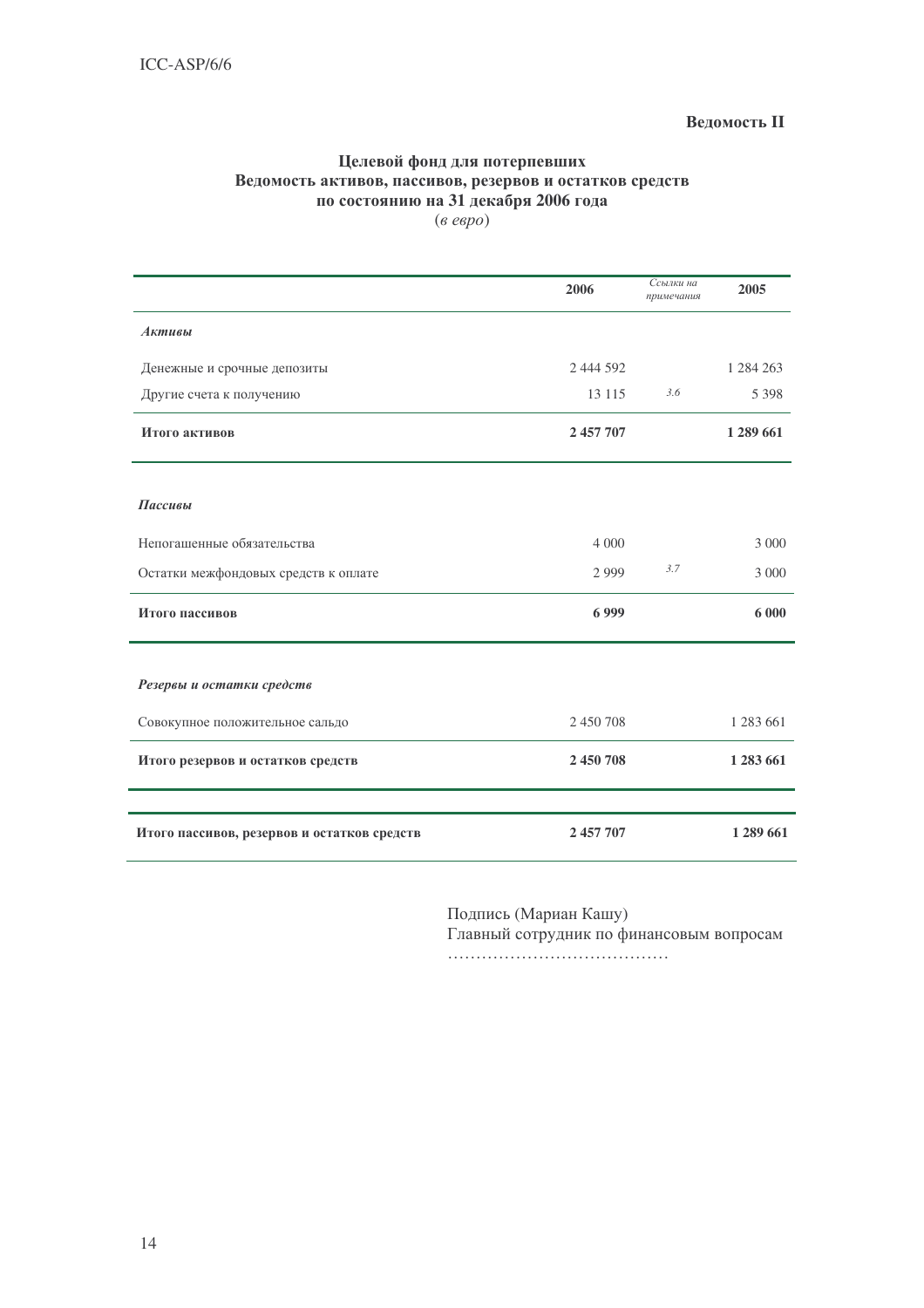#### Ведомость III

#### Целевой фонд для потерпевших Ведомость движения наличных средств по состоянию на 31 декабря 2006 года (в евро)

|                                                                                                                   | 2006             | 2005                    |
|-------------------------------------------------------------------------------------------------------------------|------------------|-------------------------|
| Движение наличных средств в рамках оперативной деятельности                                                       |                  |                         |
| Чистое превышение/(недобор) поступлений над расходами (ведомость I)                                               | 1 1 6 7 0 4 7    | 1 0 3 4 9 1 4           |
| (Увеличение)/сокращение остатков межфондовых средств к получению                                                  |                  | 16 40 6                 |
| (Увеличение)/сокращение средств по другим счетам к получению                                                      | (7717)           | (4871)                  |
| Увеличение/(сокращение) непогашенных обязательств                                                                 | 1 000            | 3 000                   |
| Увеличение/(сокращение) остатков межфондовых средств к оплате                                                     | (1)              | 3 0 0 0                 |
| За вычетом доходов в виде процентов                                                                               | (37201)          | (14654)                 |
| Чистые поступления наличных средств по результатам оперативной<br>деятельности                                    | 1 1 2 3 1 2 8    | 1 037 795               |
|                                                                                                                   |                  |                         |
| Поступления наличных средств от инвестиционной и финансовой<br>деятельности                                       |                  |                         |
| Включая доходы по процентам<br>Чистые поступления наличных средств от инвестиционной и<br>финансовой деятельности | 37 201<br>37 201 |                         |
|                                                                                                                   |                  | 14 6 54<br>14 654       |
| Поступления наличных средств из других источников<br>Чистое увеличение/(сокращение)                               |                  |                         |
| Чистые поступления денежных средств из других источников                                                          |                  |                         |
| Чистое увеличение/(сокращение) денежных и срочных депозитов                                                       | 1 160 329        |                         |
| Денежные и срочные депозиты по состоянию на начало периода                                                        | 1 284 263        | 1 0 5 2 4 4 9<br>231814 |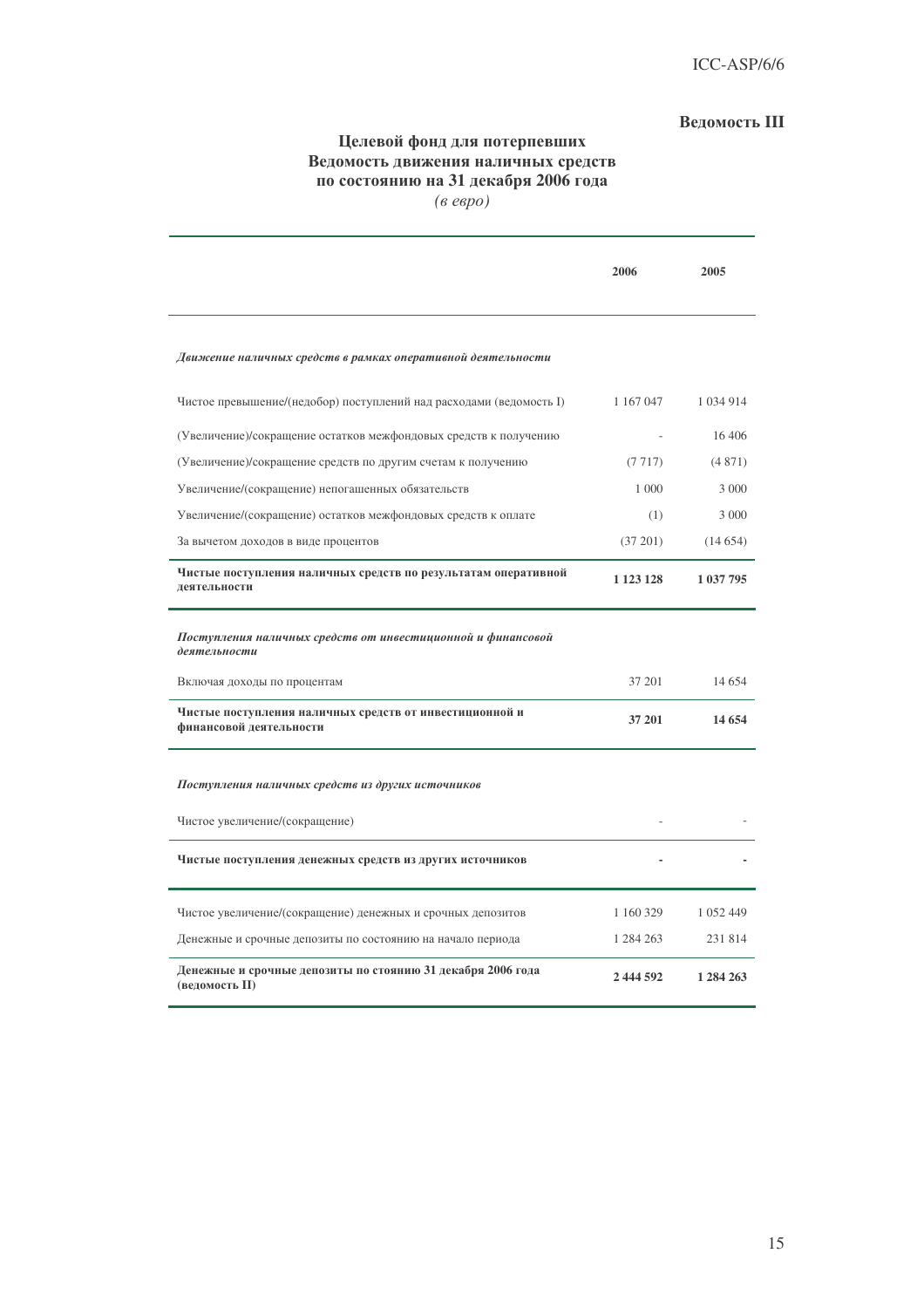# Примечания к финансовым ведомостям Целевого фонда для потерпевших

#### $1.$ Целевой фонд для потерпевших и его цели

 $1.1$ Целевой фонд для потерпевших был учрежден Ассамблеей государствучастников (AГУ) в ее резолюции ICC-ASP/1/Res.6 в интересах потерпевших от преступлений, подпадающих под юрисдикцию Международного уголовного суда (МУС), и семей таких потерпевших.

В приложении к этой резолюции Ассамблея государств-участников учредила Совет управляющих, отвечающий за управление Целевым фондом для потерпевших.

#### $2.$ Резюме основной политики в области бухгалтерского учета и финансовой отчетности

 $2.1$ Счета Пелевого фонла для потерпевших велутся в соответствии с Финансовыми положениями и правилами МУС, как это определено Ассамблеей государствучастников в приложении к ее резолюции ICC-ASP/1/Res.6. Поэтому счета Целевого фонда для потерпевших в настоящее время соответствуют стандартам учета системы Организации Объединенных Наций. Настоящие примечания являются неотъемлемой частью финансовых ведомостей Целевого фонда для потерпевших.

 $2.2$ Пофондовый бухгалтерский учет: счета Целевого фонда для потерпевших ведутся на основе пофондового бухгалтерского учета.

 $2.3$ Финансовый период: финансовый период Целевого фонда для потерпевших составляет один календарный год, если Ассамблея государств-участников не приняла иного решения.

 $2.4$ Учет по первоначальной стоимости: счета готовятся на основе учета по первоначальной стоимости и не корректируются для отражения последствий изменений цен на товары и услуги.

Валюта счетов: счета Целевого фонда для потерпевших представляются в 2.5 евро. Бухгалтерские счета, которые ведутся в других валютах, переводятся в евро по операционному курсу Организации Объединенных Наций, действующему на дату составления финансовой ведомости. Сделки, совершенные в других валютах, переводятся в евро по операционному курсу Организации Объединенных Наций на дату совершения сделки.

2.6 Финансирование: Целевой фонд для потерпевших финансируется за счет:

- а) добровольных взносов правительств, международных организаций, частных лиц, корпораций и других субъектов согласно соответствующим критериям, принятым Ассамблеей государств-участников:
- b) денежных средств и другого имущества, изъятых посредством штрафов или конфискации и переданных в Целевой фонд для потерпевших по распоряжению МУС на основании пункта 2 статьи 79 Статута;
- с) средств, взысканных в порядке возмещения ущерба по распоряжению МУС на основании правила 98 Правил процедуры и доказывания;